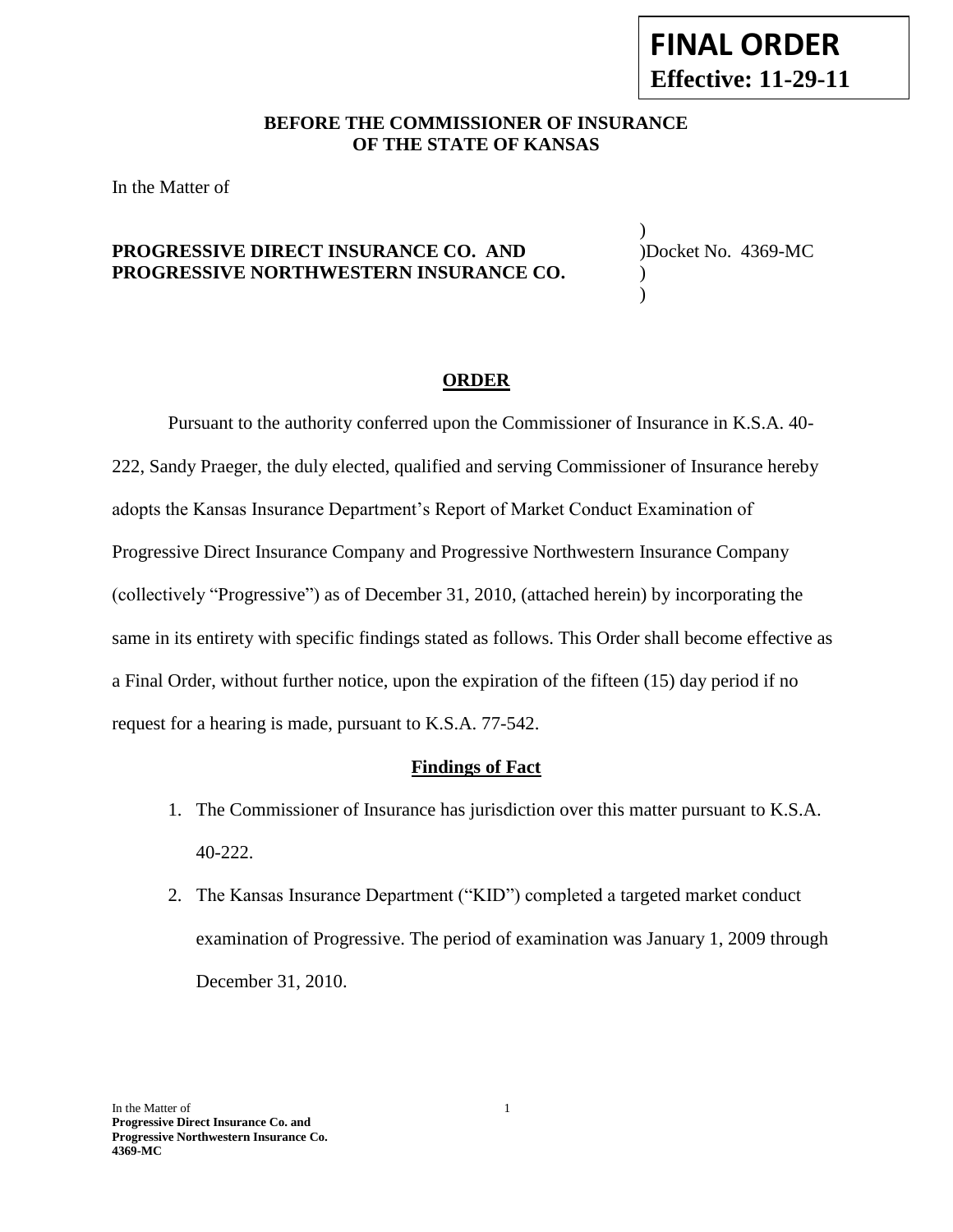- 3. On or about September 26, 2011 the Examiner-in-Charge provided Progressive with a draft of the Market Conduct Examination with request for Progressive's response in the form of written comments, additions, or acceptance.
- 4. Progressive responded with written comments regarding the draft report.
- 5. The Market Conduct Examination Report created by KID is attached herein.

# **Applicable Law**

K.S.A. 40-222 states, in pertinent part:

(a) Whenever the commissioner of insurance deems it necessary but at least once every five years, the commissioner may make, or direct to be made, a financial examination of any insurance company in the process of organization, or applying for admission or doing business in this state. In addition, at the commissioner's discretion the commissioner may make, or direct to be made, a market regulation examination of any insurance company doing business in this state.

# **Conclusions of Law**

Based upon the Findings of Fact enumerated in Paragraphs #1 through #2 and the Applicable Law cited above,

# **IT IS, THEREFORE, ORDERED BY THE COMMISSIONER OF INSURANCE:**

1. The Commissioner of Insurance has jurisdiction over this matter pursuant to

K.S.A. 40-222.

2. The Kansas Insurance Department's ("KID") Report of Market Conduct

Examination of Progressive as of December 31, 2010 is herein adopted in its entirety.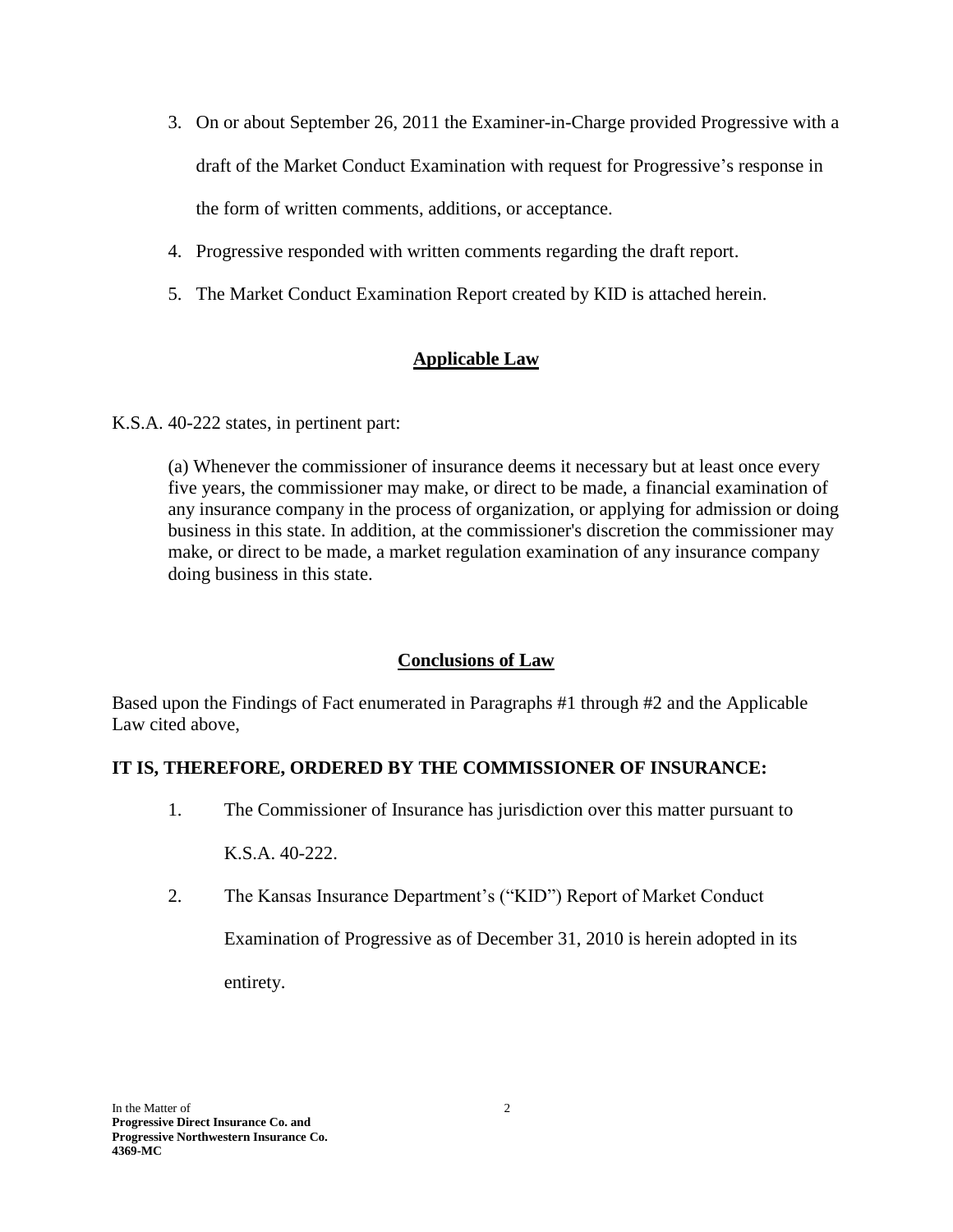# **IT IS SO ORDERED THIS 7th DAY OF NOVEMBER 2011, IN THE CITY OF TOPEKA, COUNTY OF SHAWNEE, STATE OF KANSAS.**



\_/s/ Sandy Praeger\_\_\_\_\_\_\_\_\_\_\_\_\_\_\_ Sandy Praeger Commissioner of Insurance

BY:

\_/s/ Zachary Anshutz\_\_\_\_\_\_\_\_\_\_\_\_ Zachary Anshutz General Counsel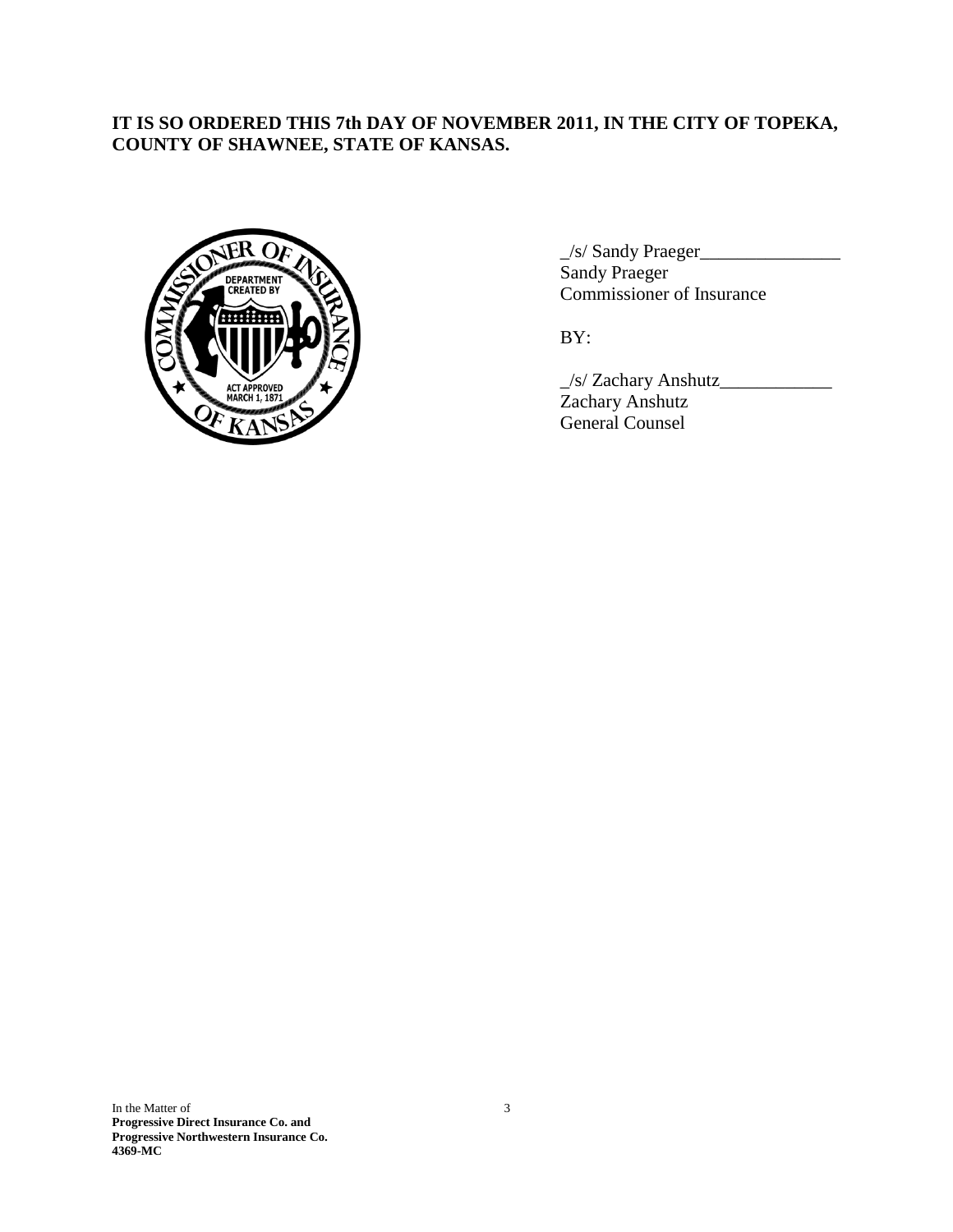## **NOTICE OF RIGHTS**

Progressive is entitled to a hearing pursuant to K.S.A. 77-537, the Kansas Administrative Procedure Act. If Progressive desires a hearing, the company must file a written request for a hearing with:

Zachary Anshutz, General Counsel Kansas Insurance Department 420 S.W.  $9<sup>th</sup>$  Street Topeka, Kansas 66612

This request must be filed within fifteen (15) days from the date of service of this Order. If Progressive requests a hearing, the Kansas Insurance Department will notify the company of the time and place of the hearing and information on the procedures, right of representation, and other rights of parties relating to the conduct of the hearing before the commencement of the same.

If a hearing is not requested in the time and manner stated above, this Order shall become effective as a Final Order upon the expiration of time for requesting a hearing, pursuant to K.S.A. 77-613. In the event that Progressive files a petition for judicial review, pursuant to K.S.A. 77-613(e), the agency officer to be served on behalf of the Kansas Insurance Department is:

Zachary Anshutz, General Counsel Kansas Insurance Department 420 S.W.  $9<sup>th</sup>$  Street Topeka, Kansas 66612